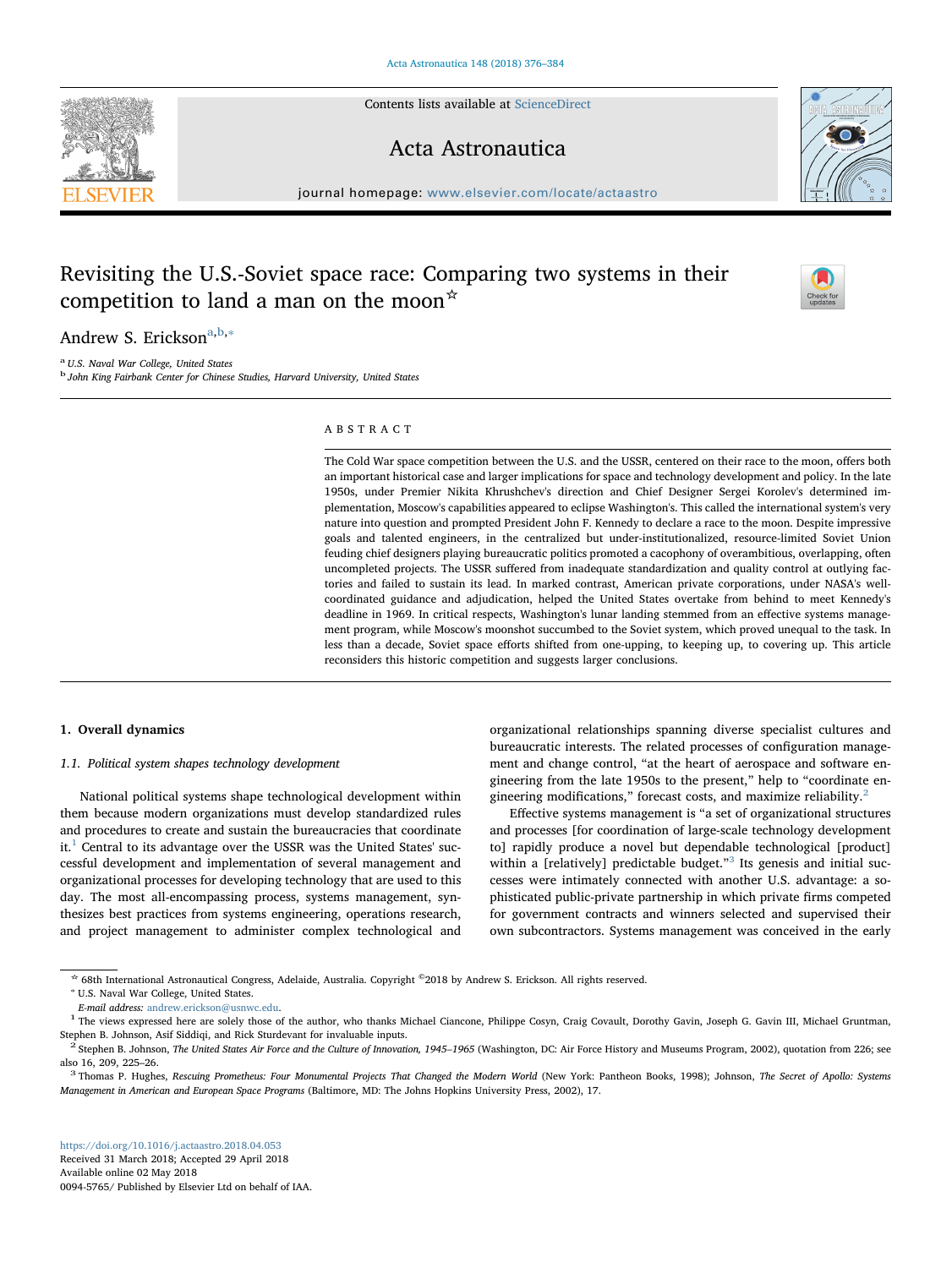post-war years, pioneered at the U.S. firm Ramo-Wooldridge (later,  $TRW)^4$  $TRW)^4$  and developed further by AT&T Corporation.<sup>[5](#page-1-1)</sup> It proved itself in Lockheed's Polaris submarine-launched ballistic missile for the U.S. Navy,<sup>[6](#page-1-2)</sup> Convair's Atlas intercontinental ballistic missile (ICBM) and Martin's Titan ICBM as well as Douglas's Thor intermediate-range ballistic missile for the U.S. Air Force  $(USAF)$ , and multiple corporations' contributions to the Apollo moon-landing program. The culture of American aerospace innovation was highly contested, reflecting the interplay of many interest groups, but by 1960 systems management was "the standard for large-scale project development." NASA embraced it almost immediately. In early 1961, the USAF adopted systems management recommendations championed by General Bernard Schriever. In 1965, with Defense Secretary Robert McNamara's support, technology management and organization processes were embraced and being implemented throughout the defense aerospace and computing industries. By this time, most major military and civilian aerospace projects utilized aspects of systems management and related best practices. Systems management's core elements—sound initial design, "quality assurance, configuration control, and systems integration testing [—have been] among the primary factors in the improved de-pendability of ballistic missiles and spacecraft."<sup>[8](#page-1-4)</sup> For Apollo, NASA in September 1961 adopted the Navy-developed Program for Evaluating and Reviewing Technique. Accordingly, 90,000 key events for 800 major entities were sorted among five levels by schedule, sequence, person-hours, and duration.<sup>[9](#page-1-5)</sup>

Because it derives from constant, transparent "negotiations among various organizations, classes, and interest groups,"<sup>[10](#page-1-6)</sup> systems management is typically more difficult to achieve in a closed authoritarian system than in a capitalist democracy or even a hybrid authoritarian system like China's today. NASA, for instance, received consultation from private corporations AT&T (Bellcom Group), Boeing—a global aircraft leader with both defense and commercial experience,  $TRW$ , $^{11}$  $^{11}$  $^{11}$ and McKinsey.<sup>[12](#page-1-8)</sup> "When you put something complicated together you get into systems engineering whether you recognize it or not," former Lunar Module (LM) program director and Grumman president Joseph Gavin Jr. emphasizes, but "the Soviets had no AT&T" to help them maximize efficiency.<sup>[13](#page-1-9)</sup>

#### 1.2. Comparative space development: critical Cold War test

The Cold War was "a sustained competition in power creation," $14$ with space as one of its central theaters, and a race to land a man on the moon at the core. Moscow's failure in that quest foreshadowed limitations in national capabilities that fatally undermined its core identity as the vanguard of socio-technological progress.[15](#page-1-11) Having started the space race, therefore, Moscow felt compelled to keep ahead. The comparatively agile, innovative U.S. system met Moscow's challenge and won the moon race. American technology proved to be both more advanced than Soviet technology and ultimately more affordable

thanks to both the dynamic economy supporting it and its numerous civilian spin-offs. Cold War competition and the extreme space environment left little margin for  $error<sup>16</sup>$  Indeed, "The really significant fallout from the … endless experimentation of Project Apollo [was] of a sociological rather than a technological nature; techniques for directing the massed scores of thousands of minds in a close-knit, mutually enhancive combination of government, university, and private in-dustry."<sup>[17](#page-1-13)</sup>

Soviet loss of the moon race represented not a singular but rather a systemic failure. Attempts to dominate aerospace with improved military aircraft, supersonic transports, and digital avionics all failed for similar reasons.<sup>[18](#page-1-14)</sup> It was not Soviet ignorance of advanced management systems that doomed Soviet aerospace; it was ideological constraints precluding their implementation. Moscow's space program was further handicapped with outdated organization and development techniques such as use of multiple test flights, as opposed to Apollo's methodical, relatively economical ground testing. These techniques had been inappropriately transplanted from Moscow's World War II artillery corps, whose leaders had commandeered both the emerging manned spaceflight program and the dominant Strategic Rocket Forces that funded it. $19$  The Soviet system was highly secretive with even worse bureaucratic fights than the U.S. system. Pervasive secrecy and bureaucratic competition could only be overcome through productive relationships. Breaking through the secretive structures required personal connections and trust, which was difficult to achieve in a communist system recovering from Stalinism, but which Korolev often achieved. Nobody else replicated that effectively, as shown by problems after his death in 1966. In the end, America's federal-corporate system channeled competition into a single, effective program that landed the first, as well as the only set of, astronauts on the moon. The centralized Soviet system decreed multiple efforts to make the first-ever piloted circumlunar flight and lunar landing. It sponsored multiple moon rockets and associated programs chaotically. It achieved very few positive results.

#### 1.3. Contest for the highest high ground

Having achieved the world's first satellite launch on October 4, 1957, Khrushchev believed that a new era of missiles could "demonstrate the advantages of socialism."[20](#page-1-16) Building on Stalin's assertion that technology decided everything, $^{21}$  $^{21}$  $^{21}$  Khrushchev quickly cited Sputnik as proof that—thanks to its superior system—the USSR was surpassing the West. Washington's failure to match Moscow's feat—despite plans to orbit a satellite since 1955—alarmed many Americans, who, like those in other nations, believed Khrushchev's exaggeration.<sup>[22](#page-1-18)</sup> Realizing the U.S. reaction, Moscow stepped up propaganda and programs. Its November 3 launch of a 1120-pound satellite carried canine cosmonaut Laika into orbit. The Soviet public and foreigners alike remained unaware that all Sputnik launches were one-off, or hastily assembled, projects. Speaking to Chinese students in Moscow on November 17, 1957, Mao Zedong asserted, "Now, the Soviet Union has launched two Sputniks. … This is a great turning point … in the comparative strength of the world's two blocs. From now on, the west wind will not prevail over the east wind. The east wind would surely prevail over the west

<span id="page-1-1"></span>

<span id="page-1-0"></span> $^4$  Johnson, The United States Air Force, 224.  $^5$  Joseph G. Gavin Jr., interview, December 11, 1998.

<span id="page-1-2"></span> $6$  Harvey M. Sapolsky, The Polaris System Development (Cambridge, MA: Harvard University Press. 1972).

<span id="page-1-3"></span> $<sup>7</sup>$  Data from here through the remainder of the paragraph are from Johnson, The United</sup> States Air Force, 22, 16, 231, 211.<br>  $^{8}$  Johnson, *The Secret of Apollo*, 221.<br>  $^{9}$  Ibid., 287.<br>  $^{10}$  Ibid., 3.

<span id="page-1-5"></span><span id="page-1-4"></span>

<span id="page-1-6"></span>

<span id="page-1-7"></span> $^{11}$  Davis Dyer, TRW: Pioneering Technology and Innovation Since 1900 (Cambridge, MA: Harvard Business Review Press, 1998).<br><sup>12</sup> Roger E. Bilstein, *Stages to Saturn: A Technological History of the Apollo/Saturn Launch* 

<span id="page-1-8"></span>

<span id="page-1-10"></span>

<span id="page-1-9"></span>Vehicles (Washington, DC: NASA History Office, 1996), 42.<br><sup>13</sup> Gavin, interview, August 6, 2005.<br><sup>14</sup> Aaron L. Friedberg, *In the Shadow of the Garrison State: America's Anti-Statism and its*<br>Cold War Grand Strategy (Princ

<span id="page-1-11"></span><sup>&</sup>lt;sup>15</sup> Bruce Parrott, Politics and Technology in the Soviet Union (Cambridge, MA: MIT Press, 1985), 303.

<span id="page-1-14"></span><span id="page-1-13"></span>

<span id="page-1-12"></span><sup>&</sup>lt;sup>16</sup> Johnson, *The Secret of Apollo*, 4.<br><sup>17</sup> Tom Alexander, "The Unexpected Payoff of Project Apollo," *Fortune*, July 1969.<br><sup>18</sup> "The Soviet Space Program," *National Intelligence Estimate 11-1-67*, U.S. Central<br>Intelli

<span id="page-1-15"></span> $19$  Sergei N. Khrushchev, Nikita Khrushchev and the Creation of a Superpower (University Park, PA: Pennsylvania State University, 2000), 277–78. <sup>20</sup> Asif A. Siddiqi, Challenge to Apollo: The Soviet Union and the Space Race, 1945–<sup>1974</sup>

<span id="page-1-16"></span>

<span id="page-1-17"></span><sup>(</sup>Washington, DC: NASA, 2000), [https://history.nasa.gov/SP-4408pt1.pdf,](https://history.nasa.gov/SP-4408pt1.pdf) 168. <sup>21</sup> Walter A. McDougall, …*The Heavens and the Earth: A Political History of the Space Age* (New York: Basic Books, 1985), 17.

<span id="page-1-18"></span> $22$  William B. Breuer, Race to the Moon: America's Duel with the Soviets (Westport: Praeger Publications, 1993), 149.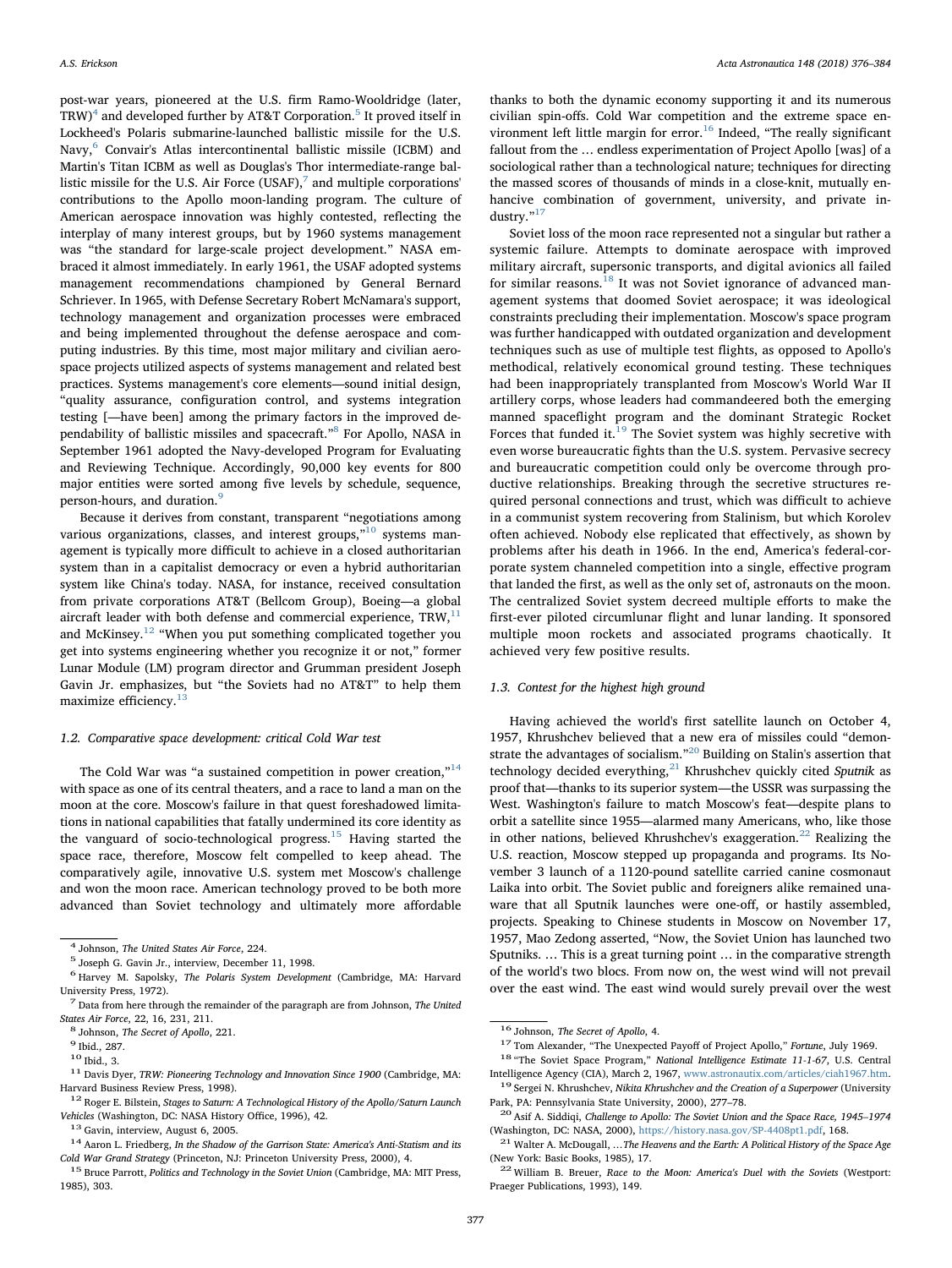wind."<sup>[23](#page-2-0)</sup> U.S. hopes of resurgence plummeted on December 6, 1957 when the 'Vanguard' rocket lifted several feet off its launch pad, only to collapse in flames. Soviet United Nations delegates offered the U.S. development aid.<sup>[24](#page-2-1)</sup> Not until January 31, 1958, did the U.S. successfully launch Explorer 1, a grapefruit-size satellite. On September 13, 1959, Soviet Luna 2 became the first probe to reach the moon. Followons were so successful that state news agency TASS boasted: "There will [soon] be laboratories, sanatoria, and observatories on the moon."<sup>[25](#page-2-2)</sup> Then, on April 12, 1961, Cosmonaut Yuri Gagarin became the first human in orbit, further capturing the world's imagination. Americans saw Soviet space successes as a "symptom of a fundamental problem in the U.S. that had to be addressed," former director of George Washington University's Space Policy Institute John Logsdon emphasizes. Sputnik initiated "fear that [Americans] were losing [their] leading position in the world."[26](#page-2-3) The CIA saw Sputnik as a "major watershed in the Western European evaluation of the relative power standing of the U.S. and the Soviet Union."<sup>[27](#page-2-4)</sup> A plurality in every European nation thought Moscow to be stronger.[28](#page-2-5) This fear helped motivate Kennedy to declare a race to the moon on April 25, 1961. Following a series of cosmic firsts, on July 24, 1964 Soviet leaders accepted a moon-landing proposal; and on August 3 approved a comprehensive five-year space plan.[29](#page-2-6) An August 1964 decree called for a lunar landing competitive with the U.S. Apollo effort in 1967–68 for the USSR's 50th anniversary. "These two behemoth projects were representatives of the two countries," Siddiqi emphasizes, "in a race for technological supremacy." Though both programs suffered setbacks, on July 20, 1969 the U.S. met Kennedy's deadline when two Americans walked on the moon.

It was a race to the very end. CIA hints of Soviet circumlunar flight for the last half of 1968 spurred a more ambitious Apollo timeline. In early June 1969, Wernher von Braun feared both a Soviet last-minute sample return flight and a piloted flight later that year using a giant booster, which might beat Apollo 11 if the latter were delayed. Like other Soviet officials, Nikolay Kamanin, the Aide to the Air Force Commander who oversaw cosmonaut training, feared an Apollo circumlunar first, but lacked recourse: "I have to admit that we are haunted by U.S. intentions" to send the first humans around the moon aboard Apollo 8 in December 1968, but "we still don't think it is possible to send [our] people on that route." Following collective shock and dismay at Apollo 8's achievement of this key Soviet objective, and a major meeting to see how it might be neutralized, the USSR launched a desperate effort to beat the U.S. to the moon by the last means available. In propaganda "Soviet officials engaged in a complete about-turn" and emphasized automation. In reality, as Kamanin acknowledged in his diary, it was impossible to answer Apollo 8 with an automated machine. Only manned a piloted moon landing was sufficient, but he viewed this as impossible for 2–3+ years.

In a crash program proposed in early 1967, the Ye-8-5 robotic probe was being developed to return a small soil sample to earth before Apollo. It had increased the burden of an already extraordinarily complex Soviet lunar effort with constant additions and modifications complicating mission design. On January 8, 1969, the Communist Party of the Soviet Union (CPSU) and government ordered this moon scooper program elevated and accelerated. Five-plus flight models had the potential to beat Apollo 11.

They were untested in space, however, and their Proton launcher had quality control problems. In the moon race's final stage, the USSR had two chances to beat Apollo 11 with automated sample return. The first attempt, on June 14, 1969, failed. One chance remained: launching the Luna 15 probe in July 1969. As uncertainties regarding terrain and hence trajectory kept Luna 15 in orbit, Apollo 11 landed first. Finally, 2 h before the LM's planned liftoff, controllers sent Luna 15 moonward. Even this last available compensatory public opinion measure, an inferior substitute for Apollo at best, failed. The last Soviet moon race hope crashed into a mountain in the Sea of Crises—and with it, the illusion that early space spectaculars heralded a new age of Soviet progress. As senior Soviet space engineer and Korolev associate Boris Chertok acknowledged, Moscow had "lost the moon race."<sup>[30](#page-2-7)</sup> Though the USSR would later demonstrate significant technical prowess by launching space stations and by sending scientific probes to Venus and Mars, it had failed a critical Cold War test, both in space and on Earth.

## 2. Explaining the results

#### 2.1. Khrushchev himself acknowledges "organizational defect"

The USSR ultimately lost the space race because its program could be no stronger than the flawed system that supported it. Insufficient funding, ruinously rivalrous personalities and programs, and idiosyncratic, incomplete development prevented significant Soviet scientific and technical talents from being fully applied. "I think that the Soviet program succumbed to these larger factors," Gavin agrees. "The Soviet system would not work with or even understand the openness, the informal communications, the teamwork, and the trust that characterized the U.S. effort."<sup>[31](#page-2-8)</sup> In the most basic sense, American Institute of Aeronautics and Astronautics Executive Director Emeritus James Harford adds, "Failure to beat the U.S. to the manned lunar goals was due to lack of necessary rubles. Blame that on the Soviet economy."<sup>[32](#page-2-9)</sup> Moscow spent roughly two-times the portion of GNP as the U.S. on space, yet its absolute expenditure on space (and lunar program in particular) was far  $less<sup>33</sup>$  $less<sup>33</sup>$  $less<sup>33</sup>$ 

The Soviet system hobbled its space program in many critical ways. While Americans invested intensively in research facilities and human capital to produce ever-higher technology, Soviets selected simple, available components to achieve 'firsts' in space rapidly. "What gave rise to the legend that the Soviets were ahead and the United States was lagging behind?" Sergei Khrushchev asks rhetorically. "We actually were the first to begin testing intercontinental missiles. We were twelve to eighteen months ahead there and several months ahead in mediumrange missiles. The reason is very simple: we were in a great hurry, while they were not."<sup>[34](#page-2-11)</sup> Although Nikita Khrushchev initially was able to parlay these 'firsts' into propaganda coups, they were "also a reflection of the technically primitive status of Russian research and development in electronics and space systems."[35](#page-2-12) As Nikita Khrushchev himself came to realize, "There is apparently some great defect in our system, for we have no fewer engineers, scientists, or mathematicians than West Germany or Japan … Yet we still need to buy the best things overseas. It makes you think … Victory will go to the system that makes the best use of the opportunities provided by science and research … The system with the highest productivity will win … But we have no cause to brag about our technology and science. Our scientists know, probably better than I do, how we are being propped up by scientists from the capitalist countries … We in the Soviet Union have an

<span id="page-2-0"></span><sup>23</sup> Mao's Remarks to Chinese Students in Moscow, November 17, 1957, quoted in Pang Xianzhi and Jin Chongqi, eds. Mao Zedong zhuan [Biography of Mao Zedong] (Beijing: Zhongyang Wenxian Chubanshe [Central Press of Historical Documents], 2003), 757. <sup>24</sup> T. A. Heppenheimer, Countdown: A History of Space Flight (New York: John Wiley &

<span id="page-2-1"></span>Sons, 1977), 128.<br><sup>25</sup> Robert Reeves, *The Superpower Space race: An Explosive Rivalry throughout the Solar* 

<span id="page-2-2"></span>System (New York: Plenum Press, 1994), 62.<br><sup>26</sup> John Logsdon, interview, December 1998.<br><sup>27</sup> McDougall, ...*The Heavens and the Earth*, 241.<br><sup>28</sup> Ibid., 9.<br><sup>29</sup> Unless otherwise specified, data for this and the next two pa

<span id="page-2-4"></span><span id="page-2-3"></span>

<span id="page-2-5"></span>

<span id="page-2-6"></span>

Siddiqi, Challenge to Apollo, 407, 410, 497, 662–63, 687, 665, 675, 667–68, 641–42, 687–88.693–94, 698, 932.

<span id="page-2-7"></span> $^{\rm 30}$  Boris Chertok, Rockets and People: Creating a Rocket Industry, Vol. 1 (Washington, DC: NASA, 2005), 27.<br><sup>31</sup> Author's multiple discussions with Gavin over multiple years.<br><sup>32</sup> James Harford, interview, December 1998.<br><sup>33</sup> Siddiqi, *Challenge to Apollo*, 552.<br><sup>34</sup> Khrushchev, *Nikita Khrushchev and the Creat* 

<span id="page-2-9"></span><span id="page-2-8"></span>

<span id="page-2-10"></span>

<span id="page-2-11"></span>

<span id="page-2-12"></span>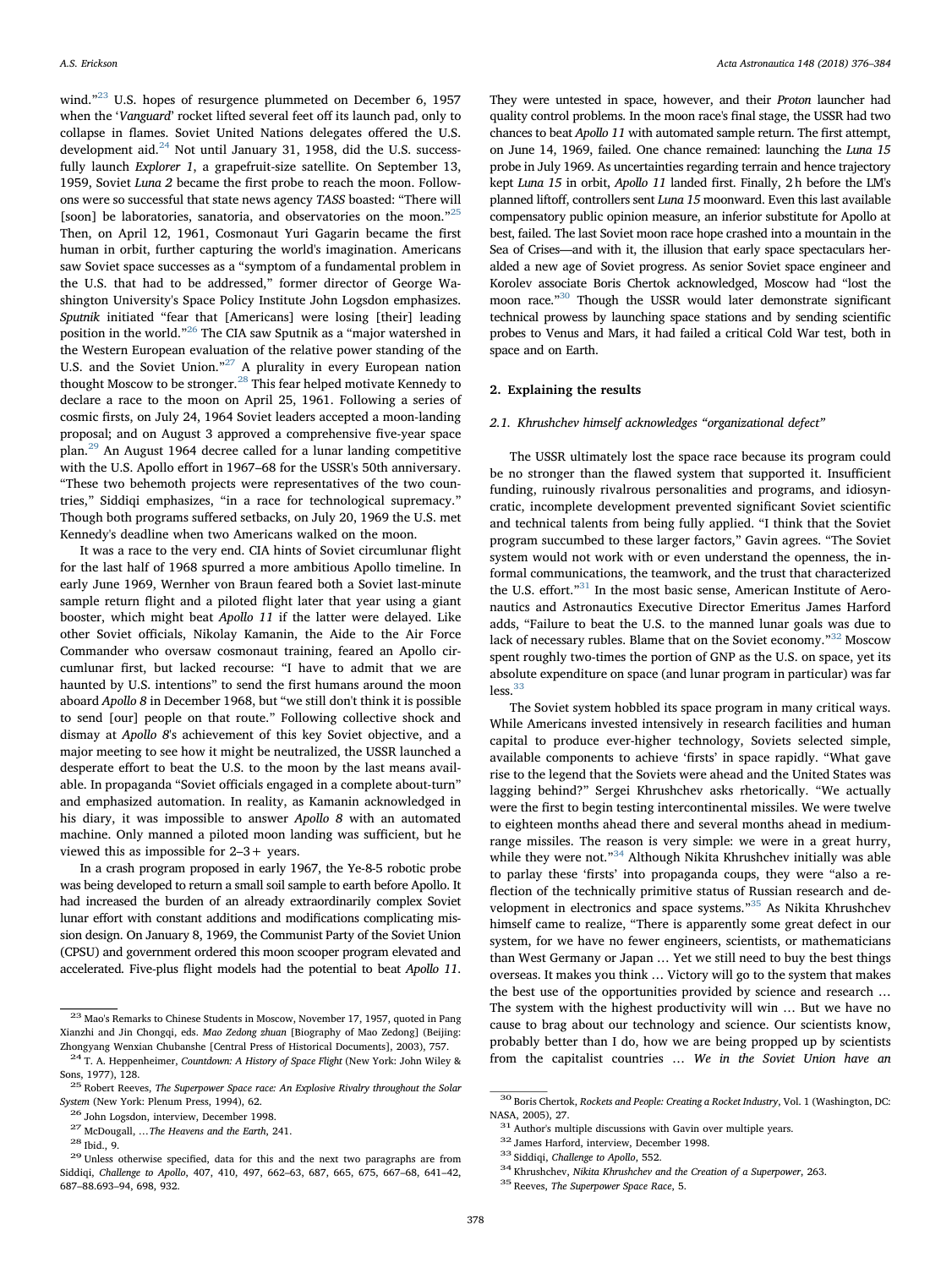organizational defect of some kind, one that needs to be identified and removed."[36](#page-3-0) This is an extraordinary conclusion on his part. Korolev's successor Vassily Mishin similarly concluded in retrospect that Soviet system flaws—including monopoly, secrecy, nepotism, and political dealing—were far more important than leadership personalities (including Korolev's death) for Soviet space shortcomings: "Space exploration has been hampered by monopoly and secrecy, and by nepotism and politically dealing … We need broad, open competition in projects for a unified technical task. And discussion of tasks, ideas, and proposals, and independent report evaluations, and open selection of winners. Only after this, in full view of everyone, should there be implementation of projects in which the whole of society is convinced of their need and soundness."<sup>[37](#page-3-1)</sup>

The command economy made weakness of Soviet strength. Powerful Soviet rockets initially permitted use of relatively simple, readily available electrical devices and scientific instruments.<sup>[38](#page-3-2)</sup> The non-competitive Soviet economy thus had little incentive or ability to develop the miniaturized electronics and instruments required for piloted lunar landing. "We had very bad electronics," laments cosmonaut Gyorgi Grechko. "Even the big booster, the N-1 [lunar rocket] could not lift its payload because its electronics were so bulky."<sup>[39](#page-3-3)</sup> Deputy Chief of the Central Command-Measurement Complex (TsKIK) Aleksandr Maksimov recalled, "We were building everything heavier than the Americans."<sup>[40](#page-3-4)</sup> Even after the N1 was upgraded from 75 to a theoretical 95-ton lift "just barely enough" through a harrowing campaign, it lagged far behind the U.S. Saturn V's 130-ton lift. Everything was limited as much as possible. The lunar landing mission profile allowed only 25 s to select a landing site. Crew size shrunk from three to two. Siddiqi summarizes President of the USSR Academy of Sciences Mstislav Keldysh's assessment: "no reserves at all, a sure road to failure." Yet this encapsulates the Soviet lunar lander prototype: a single-stage vehicle with single set of descent/ ascent engines of 5.5 tons versus the LM's 15 tons, with heavier microelectronics, and poor computers, supporting a single cosmonaut. The tiny LK-1 circumlunar craft held only 1–2 cosmonauts, apparent lacked backups, and had very little margin for error. As the U.S. flew Apollo spacecraft, the USSR had a Gemini-level capability at best. $41$  A visiting aerospace journalist found Soyuz production facilities crammed with paper blueprints but little evidence of U.S.-level super-cleanliness or quality control procedures.<sup>[42](#page-3-6)</sup>

Moreover, lack of a robust civilian economy prevented Moscow from pursuing key technologies that would have facilitated critical space achievements. Military expenses consumed perhaps 20% of "gross social product."<sup>[43](#page-3-7)</sup> The USSR lagged in integrated circuits, microchips, and computers, in part because of a lack of civilian applications. Quantity reflected lack of technological integration: "[T]he first Soyuzes had so much varied radio technology on board that they required twenty antennas," Chertok recalls. Soviet mission-control facilities were likewise less-advanced: "[T]he mission control centers at Cape Canaveral and Houston seemed like a fantasy to us."<sup>[44](#page-3-8)</sup> American incentive to miniaturize catalyzed breakthroughs in communications and computer technology.<sup>[45](#page-3-9)</sup> These achievements benefited Western society by raising living standards dramatically. Soviet society, by contrast, enjoyed few if any innovations. Consequently, for Soviet citizens, the space program represented not a productive investment but a drain. While theoretically Moscow prioritized its piloted lunar landing program, there was no effective organizational structure to coordinate space programs by resolving tensions among industries, ministries, and the all-powerful military, which imposed constant demands. Since 95 percent of aerospace technologies are inherently dual-use, this "stove piping" also caused severe inefficiency in technological development. Even as its three civilian piloted lunar programs were more important for politics and propaganda, the USSR pursued three major piloted military space projects (the Almaz space station, Zvezda reconnaissance spacecraft, and *Spiral* space plane).<sup>[46](#page-3-10)</sup> These were part of sweeping, costly plans for "the military piloted dominance of space." Yet none came to fruition.

There was an enduring civil-military tension over rocket fuel: prioritization of fueling flexibility and concealability to maximize ICBMs' effectiveness emphasized solid motors with significantly less lift capability and efficiency than the cryogenic engines that Korolev championed for their piloted spaceflight advantages but that OKB-456 Chief Designer Valentin Glushko and military stakeholders stolidly opposed, ceding this field to the U.S. throughout the moon race. Further limiting its options, the USSR lacked a liquid hydrogen production industry. The Soviet metallurgical industry could not produce aluminum sheets more than 13 mm thick, necessitating non-integral tanks produced with expensive size-specific jigs and dies. The N1's status as a "direct competitor to the Saturn V" prompted counterproductive haste to ensure its introduction soon after. 1963 thus witnessed "one of the most fatal decisions of the N1 program": lack of time and funds eliminated first-state static testing. This violated a cardinal rocket-building rule: "the bugs in the burn of the rocket stages must be worked out on the test stand." Deficient in test grounds and static firing facilities, the USSR lacked giant test stands completely. It lacked both funding and ground testbeds large enough for the N1, so critical phases of ground testing were omitted and its reliability could not be guaranteed as with its American competitor.<sup>[47](#page-3-11)</sup> All N1 elements would have to be tested in flight without any prior R&D on smaller vehicles. Accordingly, the N1 suffered from an "almost incomprehensible level of problems." "The shortcuts inexorably led to the series of crushing failures just as the U.S. was landing its first citizen on the surface of the moon."

In a vicious cycle, inadequate industrial capacity and production quality, $48$  inefficient electronics, $49$  insufficient propulsion, $50$  and philosophical opposition to cosmonaut piloting of space vehicles  $\mathbf{^{51}}$  $\mathbf{^{51}}$  $\mathbf{^{51}}$  created an insurmountable weight penalty bottleneck, complicating the mission prohibitively.[52](#page-3-16) As the space race progressed, technological limitations and military myopia made the USSR fall further behind the U.S. Initial Soviet achievements "came from resourceful adaptations of the R-7 [missile] and early ... spacecraft," Harford explains. "Once the ball game shifted to manned lunar missions, the price soared, the military continued to object to these 'diversions,' and what should have been necessary expenditures for electronics, computers, larger and more advanced rocket engines and their static test facilities, were never approved."[53](#page-3-17) Former Soviet Space Research Institute Director Roald

<span id="page-3-0"></span> $^{36}$  Emphasis added. Jerrold L. Schecter and Vyacheslav V. Luchkov, eds., Khrushchev Remembers: The Glasnost Tapes (Boston: Little Brown & Company), 93–94.

<span id="page-3-3"></span>

<span id="page-3-2"></span><span id="page-3-1"></span> $^{37}$  Siddiqi, Challenge to Apollo, 853.<br> $^{38}$  Reeves, The Superpower Space Race, 5.<br> $^{38}$  Harford, Korolev: How One Man Masterminded the Soviet Drive to Beat America to the

<span id="page-3-4"></span>Moon (New York: John Wiley & Sons, 1997), 264.<br><sup>40</sup> Unless otherwise specified, this paragraph's data are from Siddiqi, *Challenge to Apollo*, 477, 496, 476, 488, 444.

<span id="page-3-5"></span> $^{41}$  Craig Covault, "Soyuz Gives Cosmonauts Little Control," Aviation Week & Space Technology, January 21, 1974, 38; "Fuel, Sensors Limit Soyuz Maneuvering," Aviation

<span id="page-3-7"></span>

<span id="page-3-6"></span> $^{42}$  Covault, email interview, January 16, 2018.  $^{43}$  Michael Gruntman, *Intercept 1961: The Birth of Soviet Missile Defense* (Reston, VA: American Institute of Aeronautics and Astronautics, 2015), 235. <sup>44</sup> Chertok, Rockets and People: Hot Days of the Cold War, Vol. 3 (Washington, DC:

<span id="page-3-8"></span>NASA, 2009), 580, 599.

<span id="page-3-10"></span><span id="page-3-9"></span> $^{45}$  Gavin, interview, August 6, 2005.<br> $^{46}$  Unless otherwise specified, data for this and the next paragraph are from Siddiqi, Challenge to Apollo, 607, 598, 213, 318, 388, 486, 392–93, 483, 857.

<span id="page-3-14"></span><span id="page-3-13"></span>

<span id="page-3-12"></span><span id="page-3-11"></span> $^{47}$ Khrushchev, Nikita Khrushchev and the Creation of a Superpower, 688.<br> $^{48}$ Ibid., 479.<br> $^{48}$ Siddiqi, Challenge to Apollo, 429.<br> $^{49}$ Siddiqi, Challenge to Apollo, 429.<br> $^{50}$ Siddiqi, Sputnik and the Soviet Space Ch

<span id="page-3-16"></span>

<span id="page-3-15"></span><sup>2003) 318, 434, 486, 488.&</sup>lt;br><sup>51</sup> Ibid., 197–98.<br><sup>52</sup> Siddiqi, *The Soviet Space Race with Apollo* (Miami: University of Florida Press, 2003), 527. <sup>53</sup> Harford, interview, December 1998.

<span id="page-3-17"></span>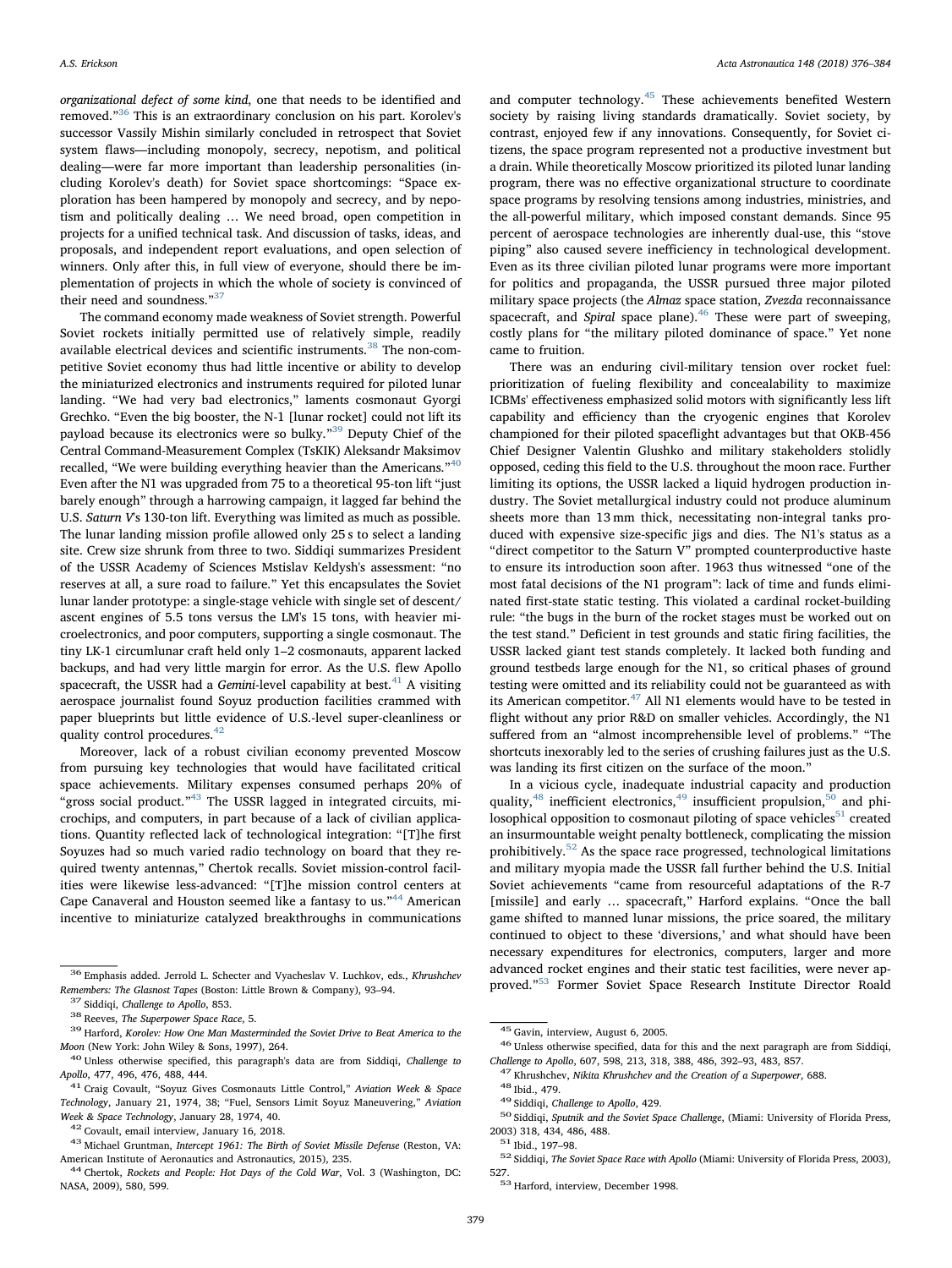Sagdeev concurs: "The guiding philosophy behind Soviet space launches reflected the interests of the space industry to the complete neglect of science … This was … because the original motivation to build rockets had been purely military."[54](#page-4-0) In this regard, Siddiqi judges, "the same forces that allowed the Soviet Union to send the first human into space—the need to arm themselves with powerful new weapons—deprived the country of further national triumphs in the space race."[55](#page-4-1) Inefficient use of limited resources imposed additional burdens, themselves cloaked in secrecy. "For a long time during the post-Khrushchev period, we continued to develop and produce several parallel lines of strategic missiles, allowing unjustified redundancy," Chertok acknowl-edges, their overproduction camouflaged by creative budgeting.<sup>[56](#page-4-2)</sup> Brezhnev avoided taking sides in this non-institutional factionalism, and thereby "squandered billions of roubles."[57](#page-4-3)

## 2.2. Secrecy subverted success

Obsessive secrecy reigned. In the USSR's command economy, "valuable information was frequently not produced; if produced, it was often concealed; whether concealed or not, it was often of poor quality; and regardless of quality, it often suffered from low credibility outside the ruling circle."<sup>[58](#page-4-4)</sup> Repressive bureaucracy and subterfuge shielded Soviet programs from badly needed accountability and censored key technological knowledge, thereby compounding failure to produce intensive growth. Moscow's "centrally planned, controlled, politically overseen, secret approach had inherent handicaps," Gavin concurs.<sup>[59](#page-4-5)</sup> The Soviet system, Harford adds, despite Marxist commitment to material growth as proof of political legitimacy, "did not permit" the necessary "free exchange of information, even between people in the same company—one engineer told me he did not know what was going on in the next department. The Soviets certainly had, and [the Russians] have, the technical talent to develop the technology, but" the Soviet program failed because "Apollo's innovative 'systems management' was never" and could never be "matched by Korolev," Moscow's one-man version of NASA.<sup>[60](#page-4-6)</sup> Korolev's name never appeared publicly during his lifetime.

Moscow's early lead had appeared insurmountable in part because many failures—and negative practices—had been hidden. "What was kept secret in the USSR," Harford observes, "would have been exposed as a national scandal in the [US]."[61](#page-4-7) The Central Committee maintained a categorical prohibition on acknowledging space failures. Such is the extent of Soviet secrecy that more than half a century later many key documents remain classified and completely inaccessible to even the most persistent foreign historians. While larger dynamics are finally clear, many details remain uncertain or disputed. Case in point: response to accidents. In one particularly stark example, the origin of the April 24, 1967 tragedy in which Vladimir Komarov plummeted to his death in Soyuz 1 was not only falsified in public, the accident's actual cause "was never [even] included in the [internal] report … partly because those at the manufacturing plant who knew of the violation of [the parachute deployment] testing procedure [responsible for the accident] chose to remain silent on the issue so as not to incriminate themselves."[62](#page-4-8) Instead, a blameless parachute designer was made the

scapegoat. Had Soyuz 2 been launched as scheduled for a rendezvous, it too would likely have succumbed to this unreported but fundamental flaw. Siddiqi judges the Soyuz 1 flight an "extraordinary" gamble that should not have happened. "Insufficiently tested in space conditions" following three mission failures, and not yet debugged problems with the coordination, thermal control, and parachute systems, Soyuz was "certainly not ready for" this "ambitious first [crewed] mission."[63](#page-4-9) Before a ground-based N1 booster explosion derailed Moscow's piloted moon program entirely in July 1969, political pressure to commemorate the Great October Revolution with a piloted circumlunar flight "was such that the first of the four remaining L1 ships would fly in July [1967] with the old parachute system because there was simply no time to install a [corrected] version .... ," even though Mishin himself lacked faith in the spacecraft. A two-year Soviet spaceflight gap amid ten U.S. Gemini missions generated overwhelming political pressure to proceed, threatening chief designers' jobs.<sup>[64](#page-4-10)</sup> Even so, some accidents generated such negative repercussions that periods as long as two-plus years passed without cosmonauts in space.

By contrast, the U.S. program was relatively open and accountable. The January 27, 1967 Apollo 1 Command and Service Module (CSM) capsule fire (in which three astronauts perished during a ground-based test) prompted a complete reckoning and reworking. 1500 technicians spent ten weeks producing a 3300-page, \$4 million report.<sup>[65](#page-4-11)</sup> Instructions for vacuuming and preserving couch debris alone consumed thirty pages. A complex approval, witness, and documentation process ensured that it took three weeks working around the clock just to detach and lower the capsule to the ground. $66$  The report triggered re-organization of contractor North American's top management.<sup>[67](#page-4-13)</sup> By 1968, Apollo was back on track. "We have reexamined every drawing, every circuit, and every component" of Apollo's four million parts, Apollo Spacecraft Program Office Manager George Low testified to Congress. "We have made thousands of changes in design, in manufacturing techniques, and in tests. And we have literally rebuilt every Apollo craft."<sup>[69](#page-4-15)</sup> In the U.S., Gavin recalls, "NASA management was good, but even more important was the continuous boiling up of ideas from middle and lower levels of the organization. It was easier to be an innovator."[70](#page-4-16) Based on his single American visit, aircraft specialist Andrey Tupolev, the Chief/General Designer at OKB-156, agreed. "One cannot help but admire the industry, organization, and complete lack of bureaucracy in America. One's word is trusted more than we with our [in]numerable papers. To say means to do." $71$ 

Testing and troubleshooting likewise revealed markedly divergent approaches and outcomes. Succumbing to institutional tendencies and cost and scheduling pressures despite the unique demands that space imposes, Moscow failed to build reliably or test even the most vital devices. Poor Soviet quality control harmed component reliability, and hence that of the N1 moon rocket's first stage and N11 upper stage. Yet, as Sagdeev explains, "the leaders of the project were in such a hurry [and so financially constrained] that they did not dare schedule a comprehensive program of tests, which would [have] substantially reduce[ed], if not eliminate[ed], the risk of blowing up the huge and expensive construction at the launching site."<sup>[72](#page-4-18)</sup> This indeed happened

<span id="page-4-0"></span> $^{\rm 54}$  Roald Sagdeev, The Making of a Soviet Scientist: My Adventures in Nuclear Fusion and % Space from Stalin to Star Wars, (New York: John Wiley & Sons, 1994), 154.<br>  $^{55}$  Siddiqi, Challenge to Apollo, 856.<br>  $^{56}$  Chertok, Rockets and People, Vol. 3, 155, 146.<br>  $^{57}$  Siddiqi, Challenge to Apollo, 787.<br>  $^{5$ 

<span id="page-4-2"></span><span id="page-4-1"></span>

<span id="page-4-3"></span>

<span id="page-4-4"></span>System," in Silvio Pons and Federico Romero, eds., Reinterpreting the End of the Cold War: Issues, Interpretations, Periodizations (New York: Frank Cass, 2005), 111.

<span id="page-4-5"></span>

<span id="page-4-6"></span>

<span id="page-4-8"></span><span id="page-4-7"></span>

<span id="page-4-10"></span>

<span id="page-4-11"></span>

<span id="page-4-9"></span><sup>&</sup>lt;sup>63</sup> Siddiqi, *Challenge to Apollo*, Ibid. 576–58, 590.<br><sup>64</sup> Ibid., 611.<br><sup>65</sup> Henry W. Lambright, *Powering Apollo: James E. Webb of NASA* (Baltimore: Johns<br>Hopkins, 1995), 7.

<span id="page-4-12"></span><sup>&</sup>lt;sup>66</sup> Mike Gray, Angle of Attack: Harrison Storms and the Race to the Moon (New York: W.W. Norton & Company, 1992), 236–37.<br> $^{67}$  Bilstein, *Stages to Saturn*, 231.<br> $^{68}$  Sylvia K. Brown, *Guide to the George M. Low Papers, 1930–1984* (Troy, NY: RPI

<span id="page-4-13"></span>

<span id="page-4-14"></span>Folsom Library, 1988).<br>
<sup>69</sup> John Noble Wilford, *We Reach the Moon* (New York: Bantam Books, 1969), 159.<br>
<sup>70</sup> Author's multiple discussions with Gavin over multiple years.<br>
<sup>71</sup> L. L. Kerber, *Stalin's Aviation Gulag: A* 

<span id="page-4-16"></span><span id="page-4-15"></span>

<span id="page-4-17"></span><sup>(</sup>Washington, DC: Smithsonian Institution Press, 1996), 75. <sup>72</sup> Sagdeev, The Making of a Soviet Scientist, 178.

<span id="page-4-18"></span>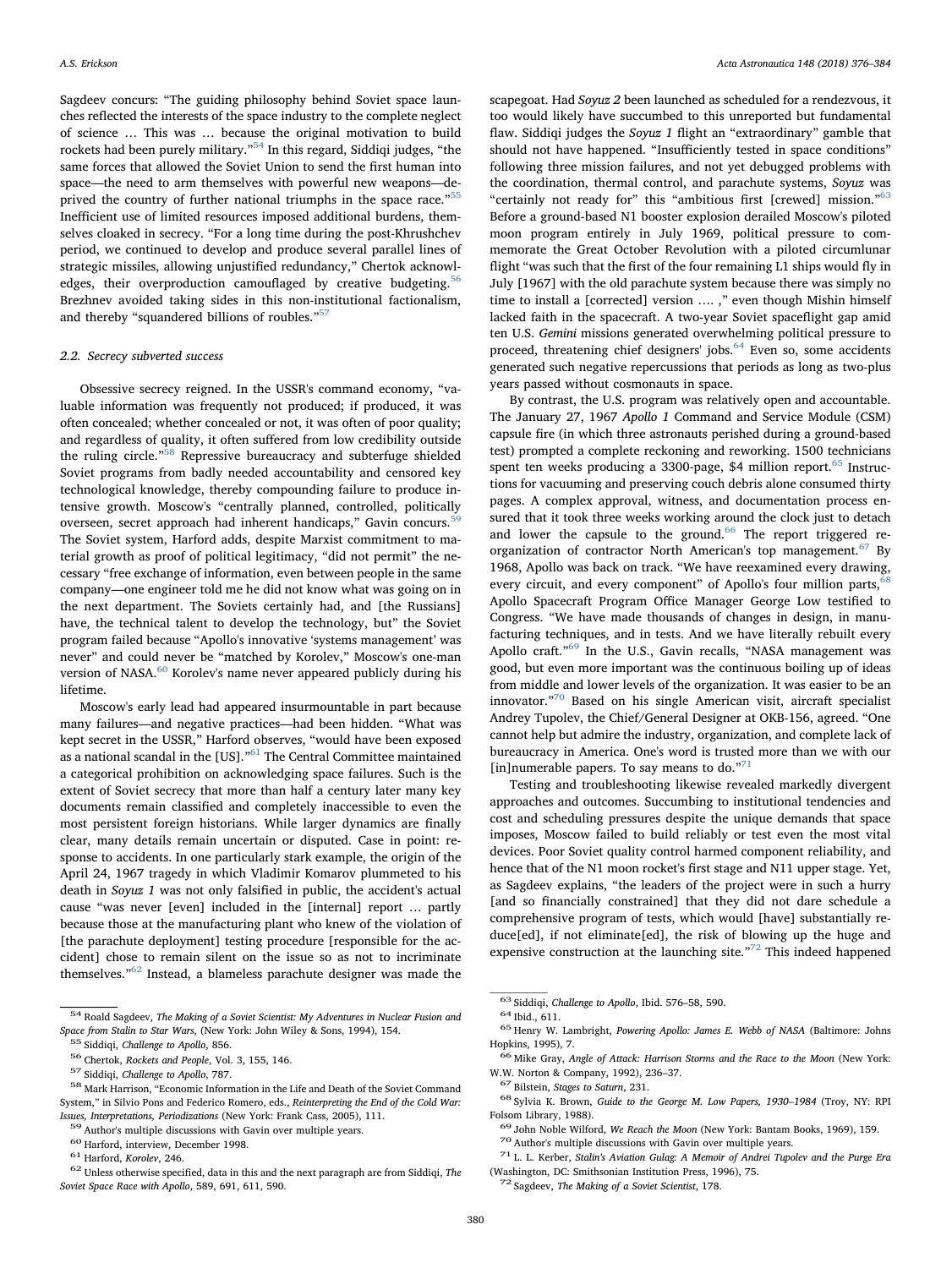on multiple occasions. To the extent that the USSR did test rockets, lingering artillery corps heritage overemphasized costly test flights at the expense of far more economical ground-based testing. Soviet desperation contrasts sharply with Apollo's systematic approach. In the LM's exhaustive ten-year ground testing-dominated development, technicians documented 14,247 test failures or anomalies. Only twenty-two defied analysis, and were replaced anyway.<sup>[73](#page-5-0)</sup> This high-level systems management was a product of the U.S. federal-corporate interface—one of its historic strengths. By Apollo 17's conclusion in 1973, only one mission (Apollo 13) had come close to failure, and no astronaut had been lost in space.

#### 2.3. Ruinous suspicion and rivalry

Suspicion stymied innovation. Fundamental distrust of free thinkers permeated Moscow's space program and hamstrung Soviet initiatives. The terrible toll of purges, stifling ideological repression, and systematic suppression of even the most talented Jewish technocrats under Stalin cast lingering shadows: "Even scientific problems that were far removed from politics and ideology, such as matters of rocket stability, could acquire political overtones. $^{74}$  $^{74}$  $^{74}$  Accordingly, it was "better to fail according to the rules than to succeed by breaking them.'"[75](#page-5-2) Moscow further undermined its top-down, over-militarized organization by distracting scientists with harsh personal concerns, work duplication, and infighting: "Most attempts at indigenous innovation were plagued by a shortage of slack resources, the skewed incentives of high-pressure economic plans, poor circulation of information, and the scapegoating of [mostly-imagined] technological 'wreckers'."[76](#page-5-3) One source of Soviet failure: pitting design bureaus against one another in efforts to limit chief designers' power and increase production through competition. In practice, neither objective was achieved: "In the Western sense of the word, competition [connoted] a proactive plurality of opinions, which fostered creativity and efficiency. In the centralized … socialist Soviet system with resources restricted by the needs of the defense sector, it gave rise to chaos."<sup>[77](#page-5-4)</sup> In the Soviet space policy-making process, chief designers contending for limited resources pushed countless pre-draft plans proposals through informal channels, abusing the patronage system. Projects often rose and fell based on their relationships with key Central Committee members. The careers of other space and military bureaucrats likewise rose and fell with cutthroat politics.<sup>[78](#page-5-5)</sup> Bureaucratic squabbling and gridlock generated constant delays and disarray.

Inter-bureau conflict caused chief designers to seek additional power to protect and promote themselves and their programs. This decreased productive competition by enabling the well-connected to bludgeon their enemies through unceasing titanic bureaucratic battles. When Korolev raised these concerns (and his self-interested program objectives), Khrushchev pitted OKB-52 Chief Designer Vladimir Chelomey against him. Chelomey hired Khrushchev's son Sergei (himself a competent missile guidance engineer) and was rewarded when the Premier "displayed a marked favoritism toward Chelomey by the late 1950s."<sup>[79](#page-5-6)</sup> Despite having to design many things wholesale, ambitious self-promoting empire builder Chelomey rapidly acquired a staggering proportion of Soviet space infrastructure and programs; all later stripped from him following his patron's ouster. Beyond the tremendous disruption caused by these vicissitudes, granting Chelomey so

many resources from 1961 to 64 proved catastrophic. His grandiose, often fanciful proposals would have gone nowhere, but for his unbeatable access and support. Combined with Khrushchev's lack of a coherent long-term vision for civilian space program, this starved Korolev's programs (and even temporarily halted the N1), forcing him to resort to diversionary space spectaculars to maintain leadership support. The Soviet system, Harford adds, was riddled with "nasty personal rivalry which Congress and the press in the U.S. would not have tolerated—Glushko, up to then Korolev's main rocket engine developer, refused to design the N-1 [moon rocket] engines, forcing Korolev to go to a primarily aircraft engine designer.<sup>"[80](#page-5-7)</sup> Glushko dismissed Korolev's designs, declaring that "with a good engine, even a broomstick would fly.<sup> $n^{81}$  $n^{81}$  $n^{81}$ </sup> The struggle between chief designers at times became "a matter of life and death," Sergei Khrushchev relates.<sup>[82](#page-5-9)</sup> There was no way "to carry out all government decrees. A director would have to choose which to implement and which to put aside, to judge according to circumstances when nonfulfillment might get you 'killed,' when you might be 'severely beaten,' and when you would only get a scolding."<sup>[83](#page-5-10)</sup> The adoption of specific design bureaus' products hinged at least partially on "the level of cordiality between given chief designers and the Soviet leadership."<sup>[84](#page-5-11)</sup> Top-down leadership to the point of mi-cromanagement slowed decision-making and engendered corruption.<sup>[85](#page-5-12)</sup> Even Korolev, almost universally regarded as the Soviet space program's competent leading manager, blamed other design bureaus for his own problems. "What a cunning man you are," one of Korolev's superiors commented after receiving a dubious report. "So much stink about what might have been caused by others, and so much perfume for your own shit."[86](#page-5-13) Korolev's domination of certain areas, while providing needed focus, also created resource and launch facility bottle-necks that caused satellite launch delays.<sup>[87](#page-5-14)</sup> The U.S. was hardly immune to inter-agency bickering, but conflict was far less pervasive and usually stemmed from productive competition, not the desperate quests of threatened men. "There was great individual trust in the U.S. program, a product of political system and society," Gavin emphasizes. "You didn't worry about someone trying to sabotage your effort. That might be a bigger explanation of the differences between the Americans and the Soviets than anything else."[88](#page-5-15)

## 2.4. Unaffordable program overlaps, cancellations, and disorder

The early glory days of spending capable of lifting all spaceships faded in the 1960s. Yet fundamental lack of prioritization and management of resources, programs, and schedules continued squandering vast resources in the sprawling Soviet space effort. "Most surprising," in Siddiqi's view: the tremendous effort devoted to unfruitful programs, with many projects cancelled "before reaching flight status."<sup>[89](#page-5-16)</sup> Alreadyapproved programs were continually threatened by emerging rivals. "This sort of chaotic design process, whereby already approved programs such as the N1 lunar landing project were threatened by continually new emerging proposals," Siddiqi relates, "was uniquely symptomatic of the Soviet piloted space program." "Korolev's N-1 [lunar program], which needed all the help it could get," Harford recounts, "was not only an under-designed, minimally tested, and undeclared program, but [also] one harassed by possible competitors long

<span id="page-5-0"></span> $^{73}$  Gavin, "Engineering Development of the Apollo Lunar Module," paper presented at the 41st Congress of the International Astronautical Federation, October 6–12, 1990,

<span id="page-5-1"></span>Dresden, GDR, 2. <sup>74</sup> Chertok, Rockets and People: Creating a Rocket Industry, Vol. 2 (Washington, DC: NASA, 2005), 64.<br><sup>75</sup> William Burrows, *This New Ocean: The Story of the First Space Age* (New York:

<span id="page-5-2"></span>Random House, 1998), 572.<br><sup>76</sup> Parrott, *Politics and Technology in the Soviet Union*, 298.<br><sup>77</sup> Siddiqi, *Sputnik and the Soviet Space Challenge*, 242.<br><sup>78</sup> Siddiqi, *Challenge to Apollo*, 287, 842–54, 858.<br><sup>79</sup> Siddiqi,

<span id="page-5-4"></span><span id="page-5-3"></span>

<span id="page-5-5"></span>

<span id="page-5-6"></span>

<span id="page-5-10"></span><span id="page-5-9"></span>

<span id="page-5-12"></span><span id="page-5-11"></span>

<span id="page-5-13"></span>

<span id="page-5-14"></span>

<span id="page-5-16"></span><span id="page-5-15"></span>

<span id="page-5-8"></span><span id="page-5-7"></span><sup>&</sup>lt;sup>80</sup> Harford, interview, December 1998.<br>
<sup>81</sup> Heppenheimer, *Countdown*, 227.<br>
<sup>82</sup> Khrushchev, *Nikita Khrushchev and the Creation of a Superpower*, 276.<br>
<sup>83</sup> Ibid., 284–85.<br>
<sup>83</sup> Butrows, *This New Ocean*, 277.<br>
<sup>85</sup> B Apollo, 633, 420, 506, 549.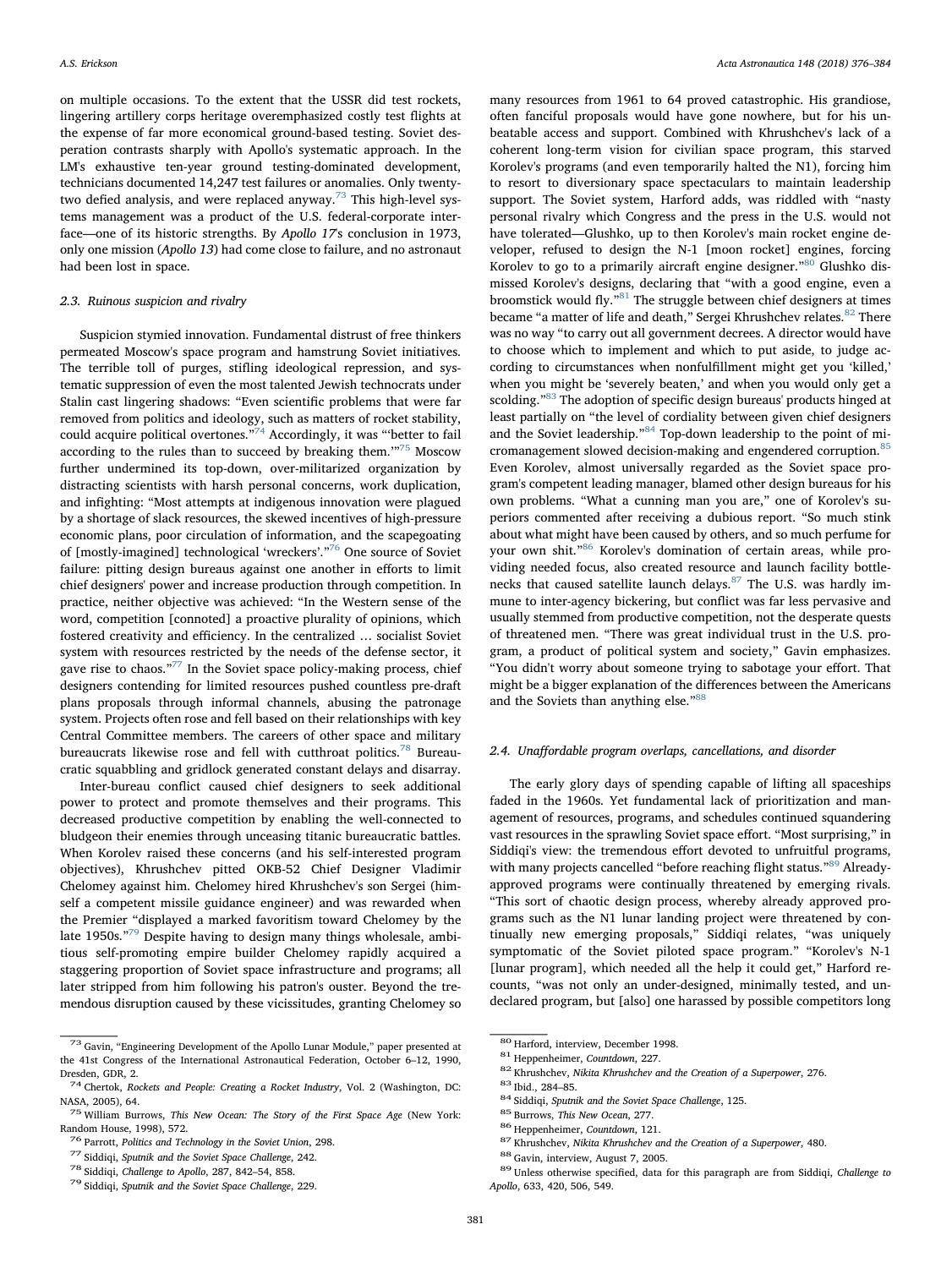after it should have had the government's exclusive focus."<sup>[90](#page-6-0)</sup> Design bureaus were overwhelmed with multiple simultaneous responsibilities; multiple moon programs fell on the same maxed-out entities. Overworked and overstretched financially, Korolev's bureau cut corners on ground and in-flight systems. Soviet bureaucracy squandered time and money not only on inefficient infrastructure but also on astounding duplication and dead ends, Harford elaborates: "Nepotism loomed, as well, when Chelomey was given the go ahead to develop new spacecraft for a manned circumlunar mission (the spacecraft encountered developmental problems and Korolev ended up with the project anyway) at great duplic ative  $\cosh$ <sup>[91](#page-6-1)</sup> As Siddiqi relates, the "circum lunar mission" … underwent some profound changes in 1965, creating yet another schism in the loosely held conglomerate of the Soviet space industry."<sup>[92](#page-6-2)</sup>

Soviet lunar efforts became huge and complex with many weak links that squandered resources and complicated scheduling. In November 1966, Chelomey proposed a direct ascent approach; even though NASA had chosen lunar orbit rendezvous in 1962, Korolev and the Soviet leadership in 1964. Chelomey further promoted the consideration of a large percentage of the lunar surface for exploration, extensive scientific research, and eventual permanent bases and "colonies". The circumlunar program, viewed as essential to producing a space spectacular for the Great October Revolution's fiftieth anniversary in November 1967, diverted limited funding. Then, when that political deadline lapsed, Soviet leaders authorized Chelomey to begin a second moon rocket in direct competition with the N1/L3, on which millions of rubles had already been expended.<sup>[93](#page-6-3)</sup> A November 17, 1967 decree required Chelomey to design and develop the UR-700 (Proton) booster and LK-700 lunar spacecraft to land cosmonauts by 1972-73.<sup>[94](#page-6-4)</sup> Such a "chaotic design process … was uniquely symptomatic of the Soviet … program."<sup>[95](#page-6-5)</sup> After eleven launches and billions of rubles expended from 1965 to 70, the L1 program ended without any crewed spacecraft ever flown. "This decision resulted from the fact that the United States had already taken the lead from us in that direction," Mishin explains. Some ultimately-terminated programs were unrealistic in their very conception. As late as 1971, extraordinarily ambitious lunar plans on the books included stays up to one month, far-flung facilities including permanent crewed bases, and large and multi-day-excursion rovers. As Siddiqi emphasizes, the very fact that a piloted Mars landing option was also considered "is a testament to the often unrealistic ambitions of both space industry officials and the chief designers."[96](#page-6-6) Moreover, even when the USSR attempted to unify its programmatic efforts, it struggled to do so for lack of unified NASA-like overseeing entity. The Kremlin therefore lacked an effective means of coordinating and enforcing deadlines for hundreds of contractors. During the last critical stages of Moscow's moonshot, some 'contractors' did not even know that they were assigned to deliver parts. $97$  Without a single overseeing entity such as NASA, there was "no coordinated plan for maintaining dead-lines for dozens of subcontractors," and no enforcement mechanism.<sup>[98](#page-6-8)</sup> N1 woes were a microcosm of Soviet mismanagement. Money was a key bottleneck, and the region in which it was produced was economically depressed. Catastrophic malpractice and Khrushchev's gutting of the aviation sector left subcontractors unable to handle orders. "Mired in the gridlock symptomatic of the poor performance of the Soviet civilian economy," subcontractors suffered from extreme secrecy, and lack of awareness and incentives.<sup>[99](#page-6-9)</sup> A given job or delivery might not happen

<span id="page-6-9"></span>

without personal intervention. Such disarray was simply unimaginable in Apollo.

### 2.5. "One-man NASA" becomes soviet casualty

Lack of institutional effectiveness meant that too much depended on key individuals' ad hoc efforts. Yet Moscow neither trusted nor respected its most intelligent innovators. Many great Soviet scientists and military personnel—if they survived Stalin's purges—had been harmed. Their stifling, in turn, harmed Moscow's ability to achieve its technological objectives. In this, Korolev represented a microcosm of Soviet society, having both marshaled great technical resources and suffered senseless repression. Soviet spaceflight's greatest hope died in 1966, just as Moscow's moonshot was reaching a critical phase. His death was a product of the Soviet system: Stress from the program's flaws ruined Korolev's heart and aged him prematurely. On January 14, 1966, Korolev died from bleeding in surgery in part because of injuries he had received<sup>[100](#page-6-10)</sup> when Stalin sent him to the Gulag in 1938 for "subversion in a new field of technology"<sup>[101](#page-6-11)</sup> based on patently false charges, in-cluding that he had destroyed the RP-318 rocket plane.<sup>[102](#page-6-12)</sup> Your "missiles are probably for an attempt on our leader's life ...," Korolev's in-vestigator had accused.<sup>[103](#page-6-13)</sup> Given his declining health overall, Korolev might not have had long to live anyway.[104](#page-6-14) Indeed, nearly all Soviet space program personnel "had earlier spent time in a gulag or knew of someone who had."<sup>[105](#page-6-15)</sup> In 1937, the NKVD denounced Glushko as "enemy of the people."[106](#page-6-16) Mishin had been considered a state risk because of his father's background. Their harsh treatment and complex position was no coincidence: in the 1930s, "ideas about using rocket weapons were considered treasonable ....  $m^{107}$  $m^{107}$  $m^{107}$  During Stalin's purges, which stunted Soviet rocketry, "… the police dragnet disproportionately scooped up scientists, technicians, and engineers. [For example,] the secret police arrested thirteen successive directors of the Academy of Sciences in Kiev."<sup>[108](#page-6-18)</sup> Severely tortured and beaten, Korolev was sentenced to ten years' hard labor in Siberia's notorious Kolyma mines. There brutal treatment gave him a head scar and cost half his teeth. Korolev had only been spared likely death because Stalin—after politically reliable replacements failed to produce quality aircraft—had ordered his transfer to a Moscow "aviation gulag" headed by Tupolev. There "the elite, the cream of Russian aircraft technology" toiled throughout World War II. $^{\rm 109}$  $^{\rm 109}$  $^{\rm 109}$ 

Korolev proved irreplaceable. Because of the personal arm-twisting and back-channel negotiating needed to direct Moscow's space program, his death affected its entire trajectory disproportionately. Historians generally concur that "In [America], the pioneers were defined by their institutions, [whereas] in [the USSR], the pioneers were the institutions …" and that Moscow would not have dominated space in the late 1950s and early 1960s "without [Korolev's] guidance, ad-ministrative powers, and vision .... "<sup>[110](#page-6-20)</sup> In seeking world firsts for Soviet rockets and cosmonauts, Korolev articulated a compelling dream. In 1955, he declared: "Our mission is to ensure that Soviet rockets fly higher and farther than has been accomplished anywhere else up until now. Our mission is to ensure that a Soviet man be the first to fly in a rocket. And our mission is to ensure that it is Soviet rockets and Soviet spaceships that are the first to master the limitless space of the

<span id="page-6-13"></span>

<span id="page-6-1"></span>

<span id="page-6-2"></span>

<span id="page-6-3"></span>

<span id="page-6-4"></span>

<span id="page-6-5"></span>

<span id="page-6-6"></span>

<span id="page-6-7"></span>

<span id="page-6-8"></span>

<span id="page-6-0"></span><sup>&</sup>lt;sup>90</sup> Harford, *Korolev*, 266.<br>
<sup>91</sup> Harford, interview, December 1998.<br>
<sup>92</sup> Siddiqi, *Challenge to Apollo*, 497.<br>
<sup>93</sup> Siddiqi, *The Soviet Space Race with Apollo*, 645.<br>
<sup>94</sup> Siddiqi, *Challenge to Apollo*, 645.<br>
<sup>95</sup> S

<span id="page-6-11"></span>

<span id="page-6-12"></span>

<span id="page-6-15"></span><span id="page-6-14"></span>

<span id="page-6-17"></span><span id="page-6-16"></span>

<span id="page-6-10"></span><sup>&</sup>lt;sup>100</sup> Harford, *Korolev*, 280.<br>
<sup>101</sup> Burrows, *This New Ocean*, 62.<br>
<sup>101</sup> Burrows, *This New Ocean*, 62.<br>
<sup>102</sup> Siddiqi, *Sputnik and the Soviet Space Challenge*, 11.<br>
<sup>103</sup> Sterber, *Stalin's Aviation Gulag*, 167.<br>
<sup>10</sup>

<span id="page-6-19"></span><span id="page-6-18"></span>

<span id="page-6-20"></span>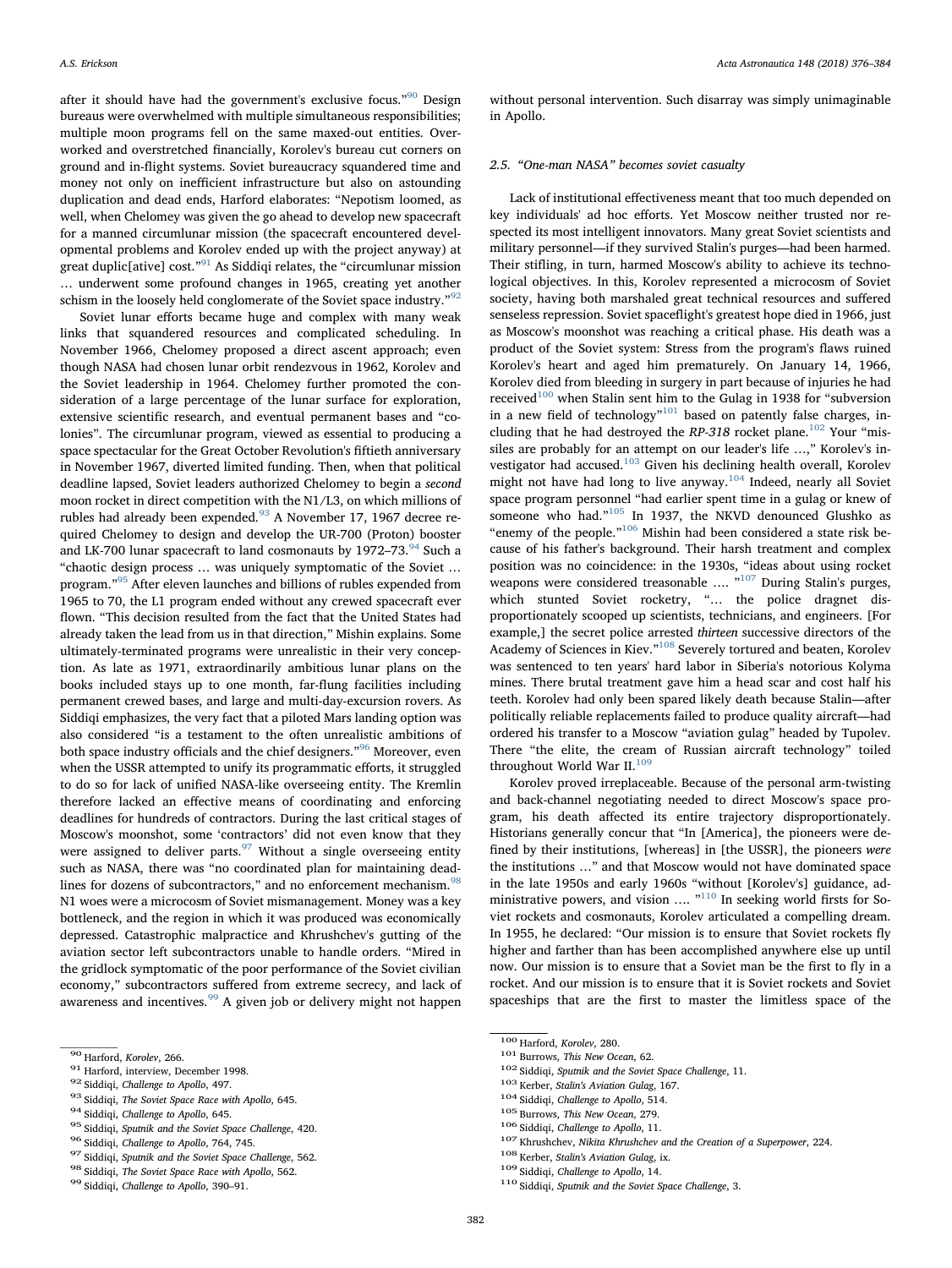cosmos."[111](#page-7-0) To implement his vision, Korolev attempted to bring as many advantages of a NASA-style approach as possible into the Soviet system. The inter-ministry council that he established and ran in the late 1940s "was clearly a novelty in the very centralized approach of the Soviet defense industry and illustrated Korolev's early pragmatism and originality in the search for more efficient work."[112](#page-7-1) In 1958, Korolev, with Keldysh, proposed centralized civilian institutions akin to NASA's predecessor NACA—albeit unsuccessfully. Korolev's unique role, influence, and contributions were far more than the sum of his formal positions. As "manager, designer, politician, lobbyist, engineer, and flight director, [Korolev] had carved out a position … that defied any singular title. Each one of [his] responsibilities … was vacant. His successors would try to fill the vacuum, but … things would never be the same again."[113](#page-7-2) Korolev's long-groomed replacement, Mishin, was a brilliant engineer but no diplomat and a far inferior manager, with a difficult personality.<sup>[114](#page-7-3)</sup> He would prove far less effective at both leadership and lobbying the Kremlin bureaucracy, including key defense establishment patrons such as Ustinov.<sup>[115](#page-7-4)</sup> During his eight years in charge, Mishin made poor decisions and presided over many failures, causing great suffering for himself and the space program. He alienated so many that in 1973 three of Mishin's top deputies joined other key stakeholders in writing letter requesting his dismissal. On May 22, 1974, in "the largest reorganization within the Soviet space industry since Korolev's death," Glushko suddenly replaced Mishin. Glushko, now controlling all space programs—even more than Korolev at his peak—banned Mishin from ever reentering space-related bureaus.<sup>[116](#page-7-5)</sup> Despite Mishin and Glushko's clear leadership flaws, however, tremendous obstacles would have confronted anyone in their position. The Soviet space program's apparent problem of agency was in fact a problem of structure: "Handed too little money, too little time, and too many demands, possibly any other manager would have had the same results."<sup>[117](#page-7-6)</sup> The very concept of chief designers itself was outdated, and certainly inappropriate for so complex an undertaking as Moscow's piloted lunar landing project. By the 1960s, major aerospace initiatives had reached such scale and complexity as to defy effective individual oversight. In the U.S., NASA's supervision ensured that contractors met standards and deadlines. "Each contractor had a NASA representative onsite with access to everybody," Gavin explains. "We held regular meetings to discuss pro-gress and scheduling."<sup>[118](#page-7-7)</sup> Spirited but collegial debates improved design and testing. Reflecting on the space race at the end of the Cold War, Mishin concluded, "The Americans had won. I was made the scapegoat."

## 3. Conclusion: Soviet system could not defy gravity

The Soviet system turned space exploration into a race that it could not afford to wage, let alone win. As Sergei Khrushchev emphasizes, however, actual costs for Moscow's moon program were as unclear then as now.[119](#page-7-8) In 1975, during Apollo-Soyuz, Intercosmos Council chairman Boris Petrov "rambled on for half an hour" in response to a journalist's asking "how much the USSR was putting into the project … In the end he gave up, saying he didn't know. 'What's the use?' he said. 'I don't count the money and there's still plenty of everything we need.'"[120](#page-7-9) In relative terms, however—because of its weaker

economy—the USSR almost certainly spent more than did the U.S. Library of Congress Soviet space analyst Charles Sheldon calculated that the Soviet lunar effort—based on the Soviet economy and GNP—cost the equivalent of \$49 billion in 1960s dollars as compared to \$20 bil-lion (\$120 per capita)<sup>[121](#page-7-10)</sup> for the U.S. Apollo landings.<sup>[122](#page-7-11)</sup> Siddiqi estimates that the N1-L3 lunar program alone consumed \$1.5 billion at its peak for a total of ∼\$12–13.5 billion, half that of Apollo.<sup>[123](#page-7-12)</sup> Moreover, while Apollo employed 417,000 at its peak, its less efficient Soviet counterpart employed 500,000.<sup>[124](#page-7-13)</sup> "Making a program that was competitive with America's," journalist and space historian William Burrows concludes, "would be so expensive that it would help undermine the very society that it was supposed to reinforce. $125$  By the early 1970s, the Soviet economy was stagnating, reducing public support for space spending. Yet the Soviet system suppressed telltale warnings: "Since the party was [theoretically] infallible, there was no real independent analysis of the costs or technological consequences of whatever projects were proposed and party directives to proceed with them were almost irreversible."[126](#page-7-15) Pointing at the sky, a Moscow taxi driver encapsulated Soviet failure: "There's our meat."<sup>[127](#page-7-16)</sup> Khrushchev himself had foreseen the costs of Moscow's inefficient rocket technology development. In response to Korolev's insistence that the USSR needed to maintain an astronomically expensive ICBM liquid refueling infrastructure, Khrushchev had "commented sadly that [his compatriots] would end up as world beggars. Then the imperialists wouldn't have to fight us."[128](#page-7-17) Yet, while paying so dearly for its moonshot, the Kremlin never gave it priority sufficient to ensure that inefficient infrastructure or desperate bureaucrats would not simply waste allocated resources. An ends-ways-means mismatch caused countless deadline slippages. Lack of leadership consensus regarding the piloted lunar landing program's goals and schedule undermined the project from the start. Soviet politics de-linked priorities and resources. Serious work did not begin until 1965, and the timetable was compressed unrealistically. Both Eisenhower and Kennedy, by contrast, publicly made the U.S. rocket program a national priority. Kennedy championed Apollo to his final day. Under Kennedy's leadership, former NASA Flight Director Eugene Kranz recalls, the U.S. space program enjoyed "a clear goal, a powerful mandate, and a unified team .... "<sup>[129](#page-7-18)</sup>

While "a span of only eight years separated the resounding victory of Gagarin and the crushing humiliation of Apollo,"[130](#page-7-19) Apollo's costly challenge represented a larger pattern. Harford believes that "the U.S. shuttle and SDI in particular … escalated the USSR into competitive projects like [the] Buran [space shuttle] and [its] Energia [launcher] which were hugely expensive and are now mothballed [; ] funding them surely damaged the already weak Soviet economy."<sup>[131](#page-7-20)</sup> As early as 1963, the CIA had foreseen the trend, reporting that Soviet military and space programs had monopolized "high-quality manpower and materials," causing "improvements in living standards [to slacken] and general economic growth [to fall] off from the high rate achieved during most of the 1950s."[132](#page-7-21) Burdened with a military-industrial complex that came to consume over 25% of GDP yet offered none of Apollo's civilian spin-offs, the USSR's command economy grew unsustainable.<sup>[133](#page-7-22)</sup> This was a central cause of Soviet failure and ultimate collapse, Sagdeev

<span id="page-7-17"></span>

<span id="page-7-1"></span>

<span id="page-7-2"></span>

<span id="page-7-3"></span>

<span id="page-7-4"></span>

<span id="page-7-5"></span>

<span id="page-7-0"></span><sup>&</sup>lt;sup>111</sup> Siddiqi, *Challenge to Apollo*, 183.<br>
<sup>112</sup> Ibid., 47.<br>
<sup>112</sup> Siddiqi, *Sputnik and the Soviet Space Challenge*, 516.<br>
<sup>114</sup> Siddiqi, *Challenge to Apollo*, 519.<br>
<sup>115</sup> Siddiqi, *The Soviet Space Race with Apollo*,

<span id="page-7-8"></span>

<span id="page-7-9"></span>

<span id="page-7-7"></span> $^{118}$  Gavin, interview, August 7, 2005.<br> $^{119}$  Khrushchev, Nikita Khrushchev and the Creation of a Superpower, 689.<br> $^{119}$  Etian Harvey, Russia in Space: The Failed Frontier (Chichester, UK: Springer, 2001), 31.

<span id="page-7-13"></span><span id="page-7-12"></span>

<span id="page-7-14"></span>

<span id="page-7-15"></span>

<span id="page-7-16"></span>

<span id="page-7-18"></span>

<span id="page-7-11"></span><span id="page-7-10"></span><sup>&</sup>lt;sup>121</sup> Wilford, *We Reach the Moon*, 129.<br>
<sup>122</sup> Reeves, *The Superpower Space Race*, 149.<br>
<sup>123</sup> Siddiqi, *Challenge to Apollo*, 644, 837.<br>
<sup>124</sup> Harford, *Korolev*, 299.<br>
<sup>126</sup> Diid., 278.<br>
<sup>126</sup> Uid., 278.<br>
<sup>126</sup> Uid., and Beyond (New York: Simon & Schuster, 2000), 381.<br>  $^{130}$  Siddiqi, Challenge to Apollo, xi.<br>  $^{131}$  Harford, interview, December 1998.<br>  $^{132}$  Harford, Korolev, 270.<br>  $^{133}$  Friedberg, In the Shadow of the Garrison

<span id="page-7-19"></span>

<span id="page-7-20"></span>

<span id="page-7-21"></span>

<span id="page-7-22"></span>